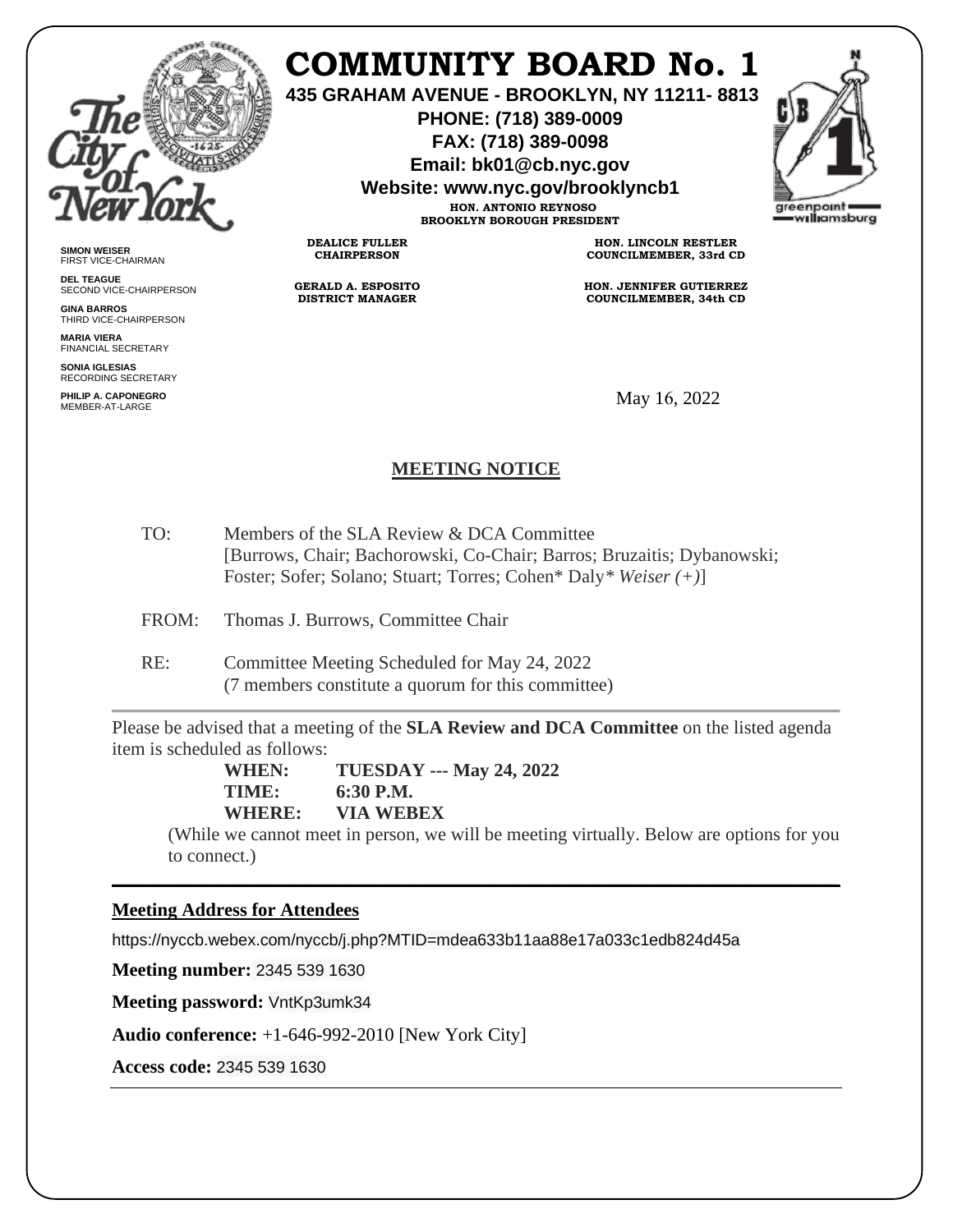#### **AGENDA**

#### **(I.) LIQUOR LICENSES**

#### **NEW**

- 1. 13 Femme Fontaine LLC, dba TBD, 245 South 1<sup>st</sup> Street, (New application and Temporary Retail Permit, liquor, wine, beer, cider, bar, tavern)
- 2. 17 Meadow LLC, 17 Meadow Street, (New application and Temporary Retail Permit, liquor, wine, beer, cider)
- 3. 160 Havemeyer Street Corp, dba Blue Collar, 704 Manhattan Avenue, (New application and Temporary Retail Permit, wine, beer, cider, bar, tavern)
- 4. 270 Meserole Rest Corp., dba TBD, 272 Meserole Street, (Temporary permit, liquor, wine, beer, cider, bar/tavern)
- 5. 292 North 8 Ground Lessee LLC and Penny Manager North 8<sup>th</sup> Street LLC, dba TBD, 292 North  $8<sup>th</sup>$  Street, (New, liquor, wine, beer, cider, hotel)
- 6. 759 Richard's Corp, 759 Richard's Corp, 759 Grand Street, (New, liquor, wine, beer, cider)
- 7. AD Williamsburg Inc. dba Arts District New York, 25 Franklin Street, (New Application, Temporary Retail Permit, Wine, beer, cider, Entertainment venue, tavern wine)
- 8. Bar at 66 Greenpoint LLC, dba Bar at 66 Greenpoint, 66 Greenpoint Avenue, (New application and Temporary Retail Permit, liquor, wine, beer, cider, bar, tavern)
- 9. Bedford Coast LLC Samuel Neely, dba Super Burrito, 320 Bedford Avenue, (New application and Temporary Retail Permit, liquor, wine, beer, cider)
- 10. Biblio Inc., dba Midnights, 149 North 6<sup>th</sup> Street, (Alteration, liquor, wine, beer, cider, rest)
- 11. Born to Lose LLC, dba TBD, 126 A Nassau Avenue, (New, liquor, wine, beer, cider, bar, tavern)
- 12. Brooklyn Roots Collective Inc., 100 Scott Avenue, (New application and Temporary Retail Permit, liquor, wine, beer, cider, bar, tavern)
- 13. Class and Co Events LLC, 750 Manhattan Avenue #2, (New, liquor, wine, beer, cider, rest)
- 14. D P T Supreme Corporation, dba Lavender Lake, 53 Broadway, (New application and Temporary Retail Permit, liquor, wine, beer, cider, bar, tavern)
- 15. El Poblado Corp., dba TBD, 366 Union Avenue, (New application and Temporary Retail Permit, wine, beer, cider,rest)
- 16. Entity to Be Formed by Jeremy Simmonds, dba Swingers, 118 North 11 Th Street, (New, liquor, wine, beer, cider, rest)
- 17. Gran Morelos Corp, 727 Grand Street, (New, liquor, wine, beer, cider, rest)
- 18. Hi Hello Crepes LLC, 192 Graham Avenue, (New application and Temporary Retail Permit, wine, beer, cider, bar, tavern)
- 19. Mala Project Greenpoint LLC, dba TBD, 603 Manhattan Avenue, (New, application and Temporary Retail Permit, liquor, wine, beer, cider, rest)
- 20. Mori Restaurant Inc., dba TBA, 340 Grand Street, (New, liquor, wine, beer, cider, rest)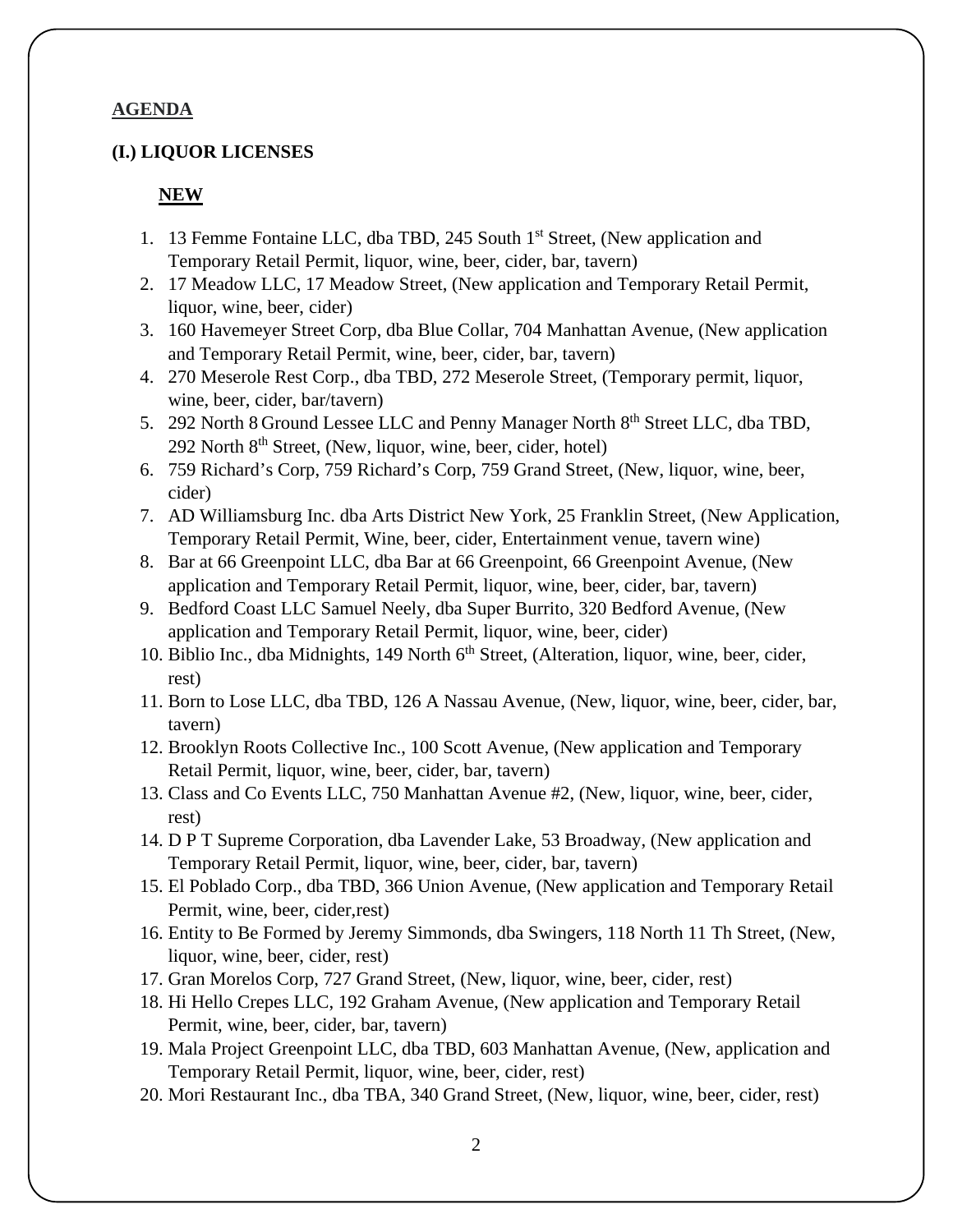- 21. Spectacular Bird LLC, dba Lamonte, 557 Driggs Avenue, (Alteration add outdoor area on covid sidewalk area, liquor, wine, beer, cider, rest)
- 22. Tailgate Clothing Company Corp, dba Todd Snyder, 85 North 3<sup>rd</sup> Street, (New, liquor, wine, beer, cider, bottle club and clothing store)
- 23. The Drunk Carb Restaurant Corp, dba Tu Mama Bar & Grill, 198 Randolph Street, (New application and Temporary Retail Permit, liquor, wine, beer, cider)
- 24. Zero Ichi Inc., dba Okozushi, 376 R Graham Avenue, (New Application and Temporary Retail Permit, wine, beer, cider, bar, tavern)

## **RENEWAL**

- 1. 8 Bedford Avenue LLC, dba Five Leaves, 18 Bedford Avenue, (Renewal, liquor, wine, beer, cider, rest)
- 2. 33 1/3 Inc., dba Iona, 180 Grand Street, (Renewal, liquor, wine, beer, cider, rest)
- 3. 160 Havemeyer LLC, dba The Royal Seafood Bar, 160 Havemeyer Street, (Renewal, wine, beer, cider, rest)
- 4. 161 Grand St Rest Inc., dba Fresh Kills Bar, 161 Grand Street, (Renewal, liquor, wine, beer, cider, bar, tavern)
- 5. Angel Van Corp., dba L Ange Noir Café, 247 Varet Street, (Renewal, liquor, wine, beer, cider, rest)
- 6. Bernie's Point LLC, dba Bernie's, 836 Lorimer Street (AKA 332 Driggs Avenue), (Renewal, liquor,wine, beer, cider, rest)
- 7. DJJM Group LLC, dba Two Boots Williamsburg, 558 Driggs Avenue, (Renewal, wine, beer, cider, rest)
- 8. Dow Young Group I Inc., 579 Meeker Avenue, (Renewal, liquor, wine, beer, cider, bar, tavern)
- 9. Domino Park F & B Management LLC, dba Tococina, 292 Kent Avenue AKA 25 River Street, (Renewal, liquor, wine, beer, cider, rest)
- 10. Enlightenment Wines Farm and Meadery LLC, dba Enlightenment Wines, 99 Scott Avenue, (Renewal, liquor, wine, beer, cider, bar, tavern)
- 11. Indigo Williamsburg HM LLC & Valor Beverage Management LLC as Mgr, 500 Metropolitan Avenue, (Renewal, liquor, wine, beer, cider, hotel)
- 12. GFLC Market LLC, dba Greenpoint Fish & Lobster Company, 114 Nassau Avenue Store, (Renewal, wine, beer, cider,rest)
- 13. Guchi's Idea LLC, dba Okonomi, 150 Ainslie Street, (Renewal, wine, beer, cider, rest)
- 14. La Nortena Rest No. 2 Corp, 255 A Graham Avenue, (Renewal, wine, beer, cider, rest)
- 15. Mdd Kitchen LLC., dba 983, 983 Flushing Avenue, (Renewal, liquor, wine, beer, cider, rest)
- 16. Mendenhall LLC, dba Lady Jay's, 633 Grand Street, (Renewal, Removal, liquor, wine, beer, cider, tavern, bar)
- 17. Minami Lounge Inc., dba Minami Sushi & Bar, 299 South 4<sup>th</sup> Street, (Renewal, liquor, wine, beer, cider, rest)
- 18. Night Rafter LLC, dba Kilo Bravo; Wing Jawn, 180 North 10 th Street, (Renewal, liquor, wine, beer, cider, bar, tavern)